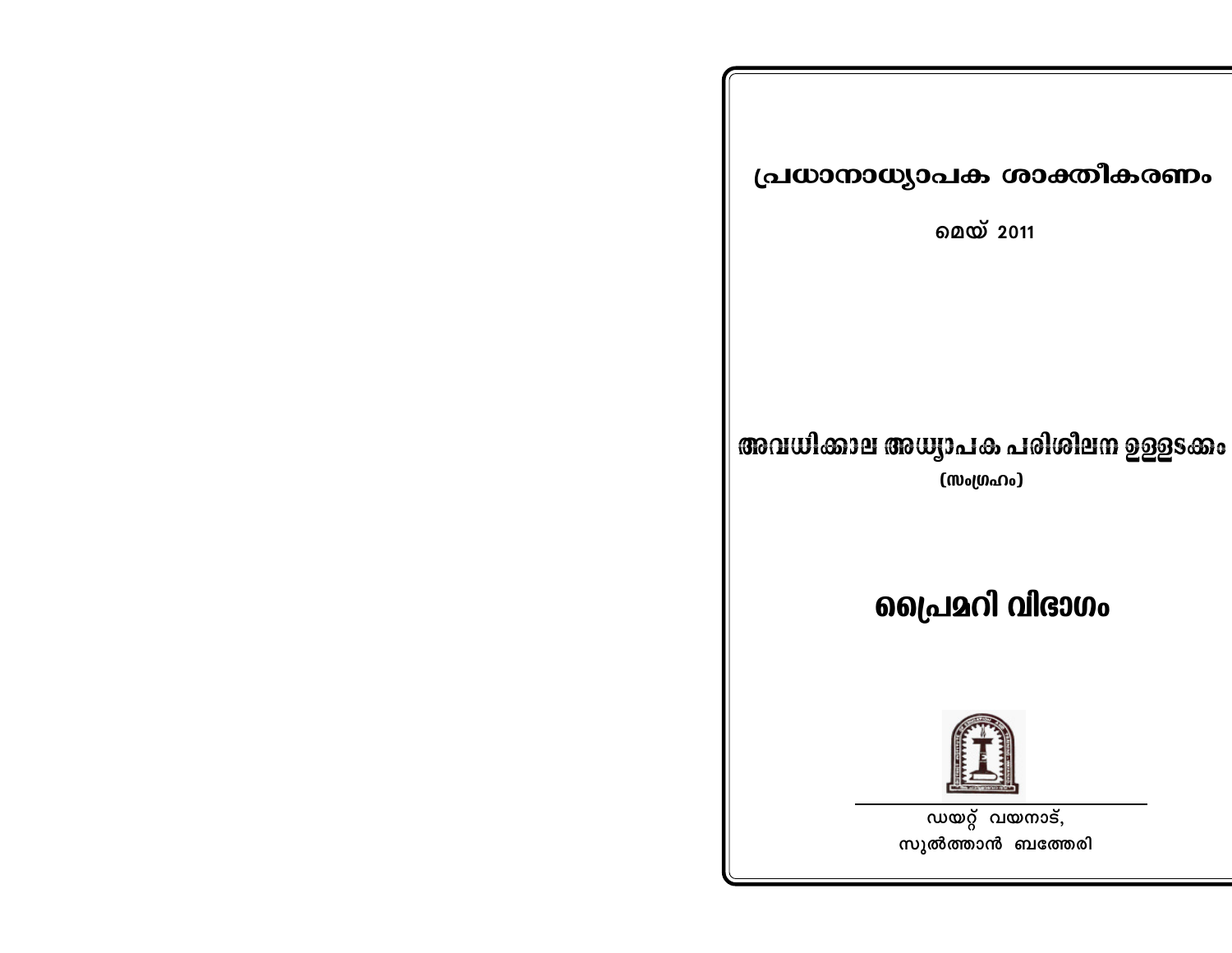### *Consolidation:*

- ¿ Inspiration to read further
- ¿ Enhances the language proficiency.
- ¿ Helps to create new expressions.
- ¿ Gives more ideas regarding narration.

### *So let's try to make reading a way of living. 'Reading makes a full man', says Francis Bacon.*

- ¿ Collect fairy tales/granny tales…
- ¿ Down load children's literature from the net.
- ¿ Make adaptations of authentic materials
- ¿ Teachers prepare reading materials for children
- ¿ Conduct creative writing workshops to generate materials (interactive reading materials, reading cards etc.)

-------------------

- $\triangleleft$  Feedbacks should be positive
- ¿ It should encourage the child to take up further learning activities.
- $\bullet$  It should help him to realize his strength and weaknesses...

Are the children's portfolio's being printed and published as magazines?

Could we present their products and achievements before the parents and community at large?

How can we evolve a class magazine?

Can't we use the ICT facilities to publish those items?

familiarize the process of Publication Software by making the news letter/magazine live.

How about the children's theatre?

Are there any slots for drama/skit in our course book?

### Theatre

- ¿ We can use drama as an effective tool to enhance our communication skills.
- $\bullet$  There are several slots for drama/ skit in our CB.
- ¿ Theater games and dramas trigger spontaneous language generation

**28**

-----------------------------------

 $\bullet$  It caters the multiple intelligence of the learner.

### **ആമുഖം**

*2011˛2012 A[yb\ h¿jØnse Ah[n°me*  $a_0$ *w*(2) and help matched algebra al-20 and also  $\rho$ ൗന*ൽ നൽകിയ ആശയങ്ങളും* പ്രവർത്തനങ്ങളും *kwa@}J@20@} s@@@~ds]@@}@@9@mf|@j@s.* 

*hn<sub>2</sub>joe@mas<sub>b</sub>ios abaa sNøp∂Xn\pw A°mZanI N¿®Iƒ°v ^e{]Zambn ton®s@po\_matazmalmzo |JwomowsoJaha*o *klmbamanani mp anda Ami Honogrami* 

> പി. അബ്ദുൽ റസാക്ക് **{]n≥kn∏ƒ** ഡയറ്റ് വയനാട്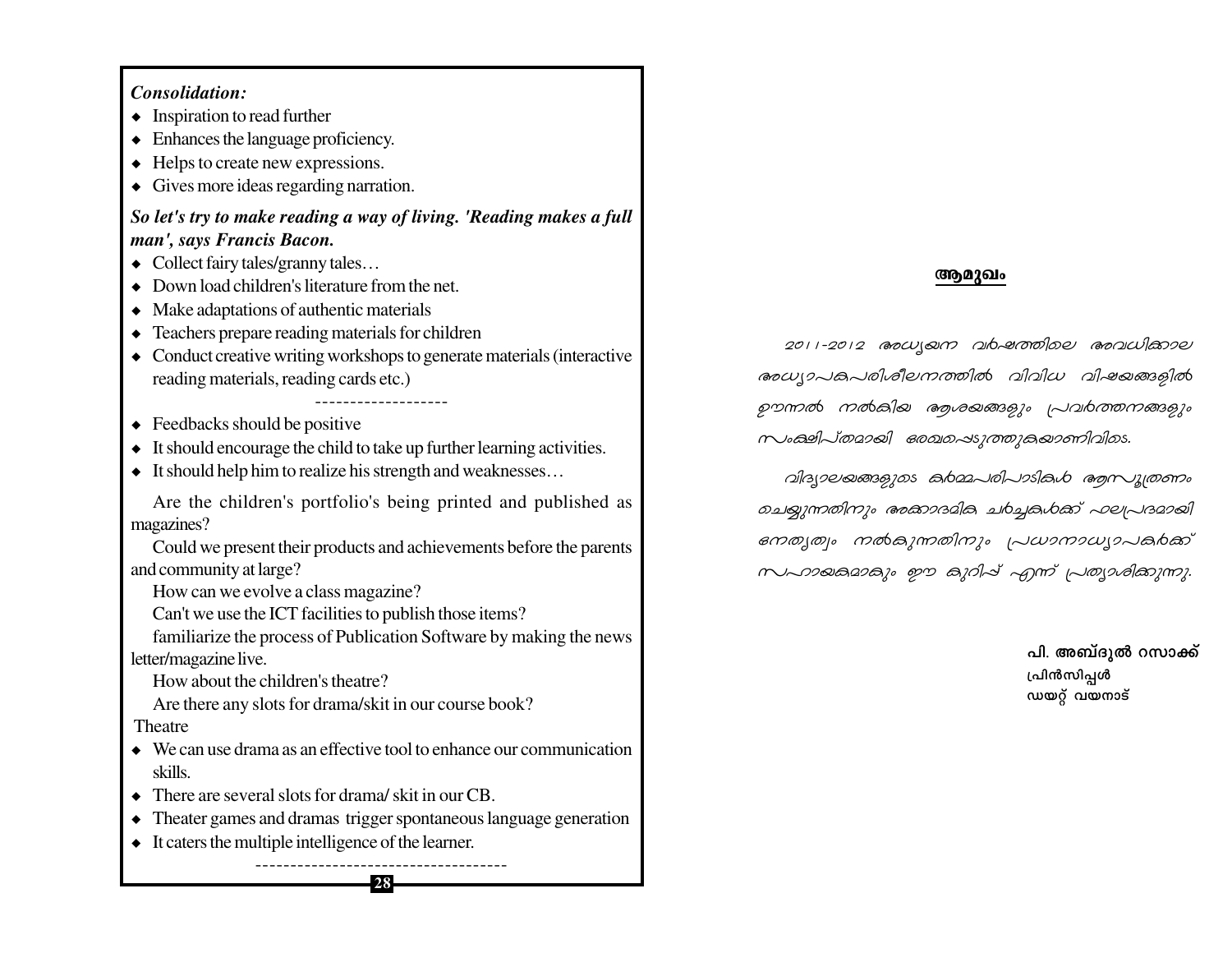- ¿ All children learn
- ¿ All teachers follow the classroom processes in all subjects and in all classes as envisaged in the curriculum
- ¿ All activities taking place in the school are conceived as learning activities involving all children which promote learning
- There will be evidences of learning process in all classes and all available school The school environment will be conducive for enhancing learning spaces
- ¿ There will be evidence for collaborative efforts of the teachers and parents
- ¿ The school maintains a constructive relationship with the local community
- ¿ All teachers should work as a single unit
- $\triangleleft$  School is ensuring the desired outcomes
- ¿ A complete monitoring under HM
- ¿ Periodic sharing of evidences-process and product/with the students, parents/opportunities for all children to share
- $\bullet$  Parents are convinced by the evidences of learning
- $\triangleleft$  All activities should be learning activities
- ¿ A plan for the whole year-Time bound action plan with short term as well long term activities
- $\triangleleft$  All should own up the activities
- *1. What visible changes will be there in the classroom?* Display of big books, concept maps, portfolios, big picture, etc. C. what will be there in them ?
- Class-wise learning evidences for the first unit?
- ¿ Notebooks of all children (reflecting classroom process)?Portfolios of the learners?Big books (with edited version?Performances of children?
- TM of teacher with evidence of qualitative statements of assessment

### *What would you do when you enjoy a film or a story? Naturally we will share it with others. What will you share then?*

Theme, character, striking events, turning points in the story, beautiful expressions, style of narration, likes and dislikes etc.

**27**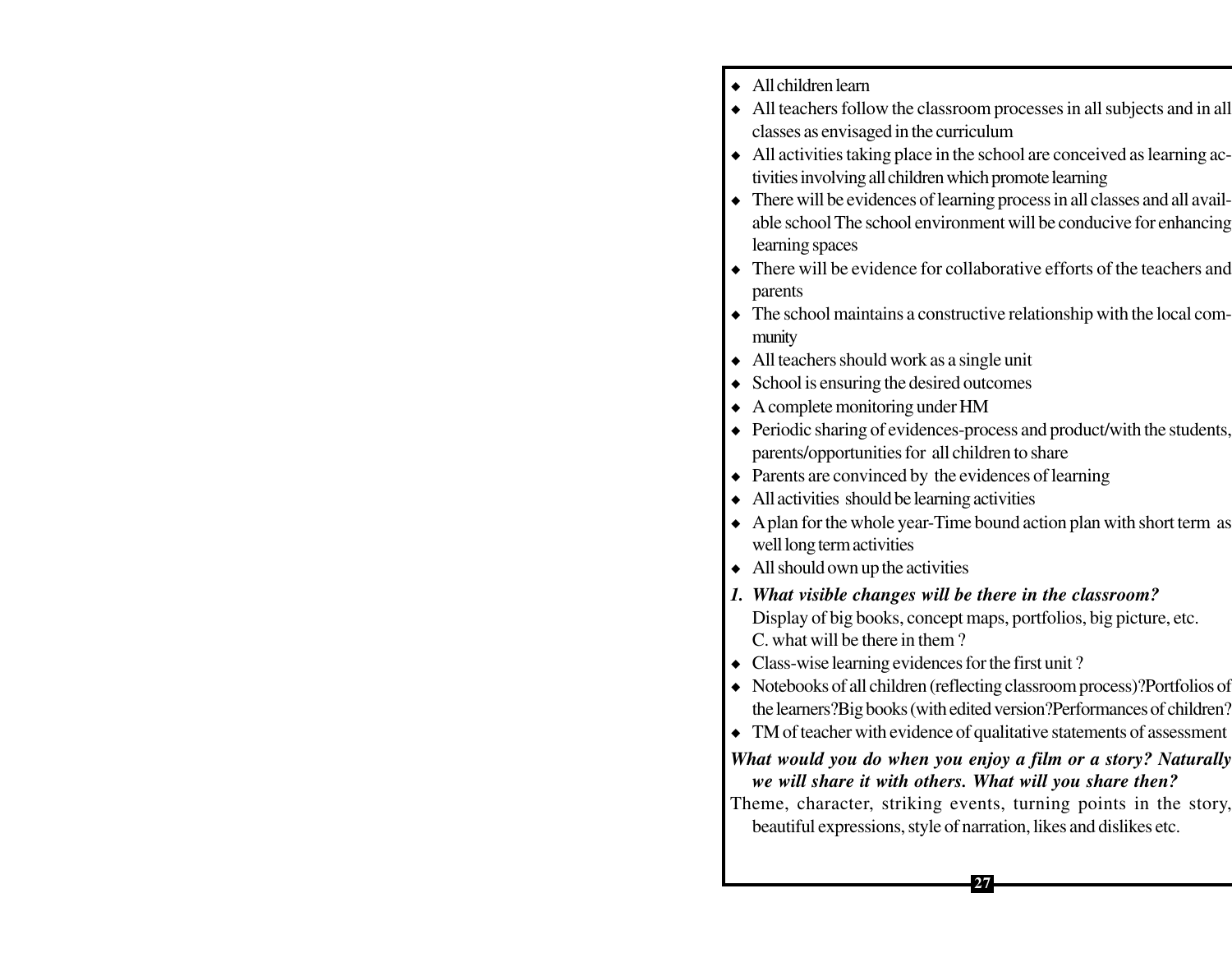### **CONTENTS OF TEACHERS TRAINING** Std. 4 - English

### This TRAINING may help to accomplish the Objectives:

- $\bullet$  To empower the learners to use English language more confidently.
- $\bullet$  To develop teacher proficiency in English
- $\bullet$  To develop the ability to facilitate theatre.
- $\bullet$  Developing ability to use computer for editing, using trigger, using resource CDs & for typing and printing pupils' works
- $\bullet$  To sensitize the teachers prepare teaching manuals giving space to all the individual learner
- $\bullet$  To empower the teachers generate children's literature.
- $\bullet$  To empower the teacher to incorporate the learner with slow pace in the reading process.
- $\bullet$  English fests, L S G excellences,- performances Bringing A NEW face to all schools School as total unit of quality Strengthening a sustainable local resource support mechanism by strengthening CRCs Strengthening the linkage between the school and the community

Developing teacher proficiency

### What are the merits you identify in an effective school?.

- Efficient HM, Strong PTA. Community support. (SSG, NGOs etc.)
- $\bullet$  Teachers working as a unit-working for a common goal.
- $\bullet$  All the teachers follow the micro processes effectively.
- All learning and other activities are planned and finalized in SRG meetings.
	- Day celebrations. (World environment day, world day against child labour, readers day/week, day against drugs, ....)
	- School level activities.(school assembly, strengthening of library, health programmes, school beautification....)

26

### How can we make all these activities, learning activities?

- $\bullet$  Linking with classroom process.
- $\triangle$  Engaging all learners.
- $\triangle$  Ensuring the merits for all learners.

STD:I പരിസര പഠനം

#### ഉള്ളടക്കം

- ഓരോ കുട്ടിയെയും ശാസ്ത്രത്തിന്റെ രീതി അറിയാനും അതിലൂടെ ശാസ്ത്രാന്വേഷകനായി മാറാനും പ്രാപ്തനാക്കുക.
- പരിസരപഠനം എന്നത് താൻ ജീവിക്കുന്ന ചുറ്റുപാടിനെയും പ്രകൃതിയെയും അറിയാനുള്ളതാണ്. ഇത് അന്വേഷണാത്മക പഠനത്തിൽ ഊന്നിയുള്ളതുമാണ്.
- പരിസരപഠനം എന്നത് കുട്ടി ആർജ്ജിച്ച സാമാനൃധാരണകളെ  $\bullet$ ശാസ്ത്രീയ ധാരണകളാക്കുന്ന പ്രക്രിയകളാണ്.
- പരിസരപഠനത്തിലെ ആശയങ്ങൾ കുട്ടിയുടെ അനുഭവസീമയി ലുളളവയാകണം.
- അടിസ്ഥാന പ്രക്രിയാശേഷികളെക്കുറിച്ചുളള ധാരണയും  $\bullet$ അവയുടെ സൂചകങ്ങൾ വികസിപ്പിക്കാനുളള കഴിവും അധ്യാപിക നേടിയിരിക്കണം.

### സ്കൂൾ വാർഷിക പദ്ധതിയിലേക്ക്

### ഹെഡ്മാസ്റ്ററുടെ റോൾ

- 
- 

#### **ഉള്ളടക്കം**

- സ്വതന്ത്രവായനയ്ക്കും, സ്വതന്ത്രരചനയ്ക്കും കുട്ടിയെ സന്നദ്ധമാക്കേതിന്റെ പ്രസക്തി തിരിച്ചറിയുന്നു.
- ഒന്നാം ക്ലാസ്സിലെ കുട്ടി അവന്റെ/അവളുടെ തലത്തിൽ ഒരു വായനക്കാരനും രചയിതാവുമാണ്.
- തന്റെ ആശയങ്ങൾ, താൽപര്യങ്ങൾ എന്നിവക്കനുസരിച്ചുളള വായനാസാമഗ്രികൾ തെരഞ്ഞെടുക്കാനും വായിച്ചാസ്വദിക്കാനും വായിക്കുന്നതിൽ വിവിധതന്ത്രങ്ങൾ ഉപയോഗിക്കാനും തന്റെ വായനയുടെ ലക്ഷ്യങ്ങൾ തീരുമാനിക്കാനും വായനക്കായി സമയം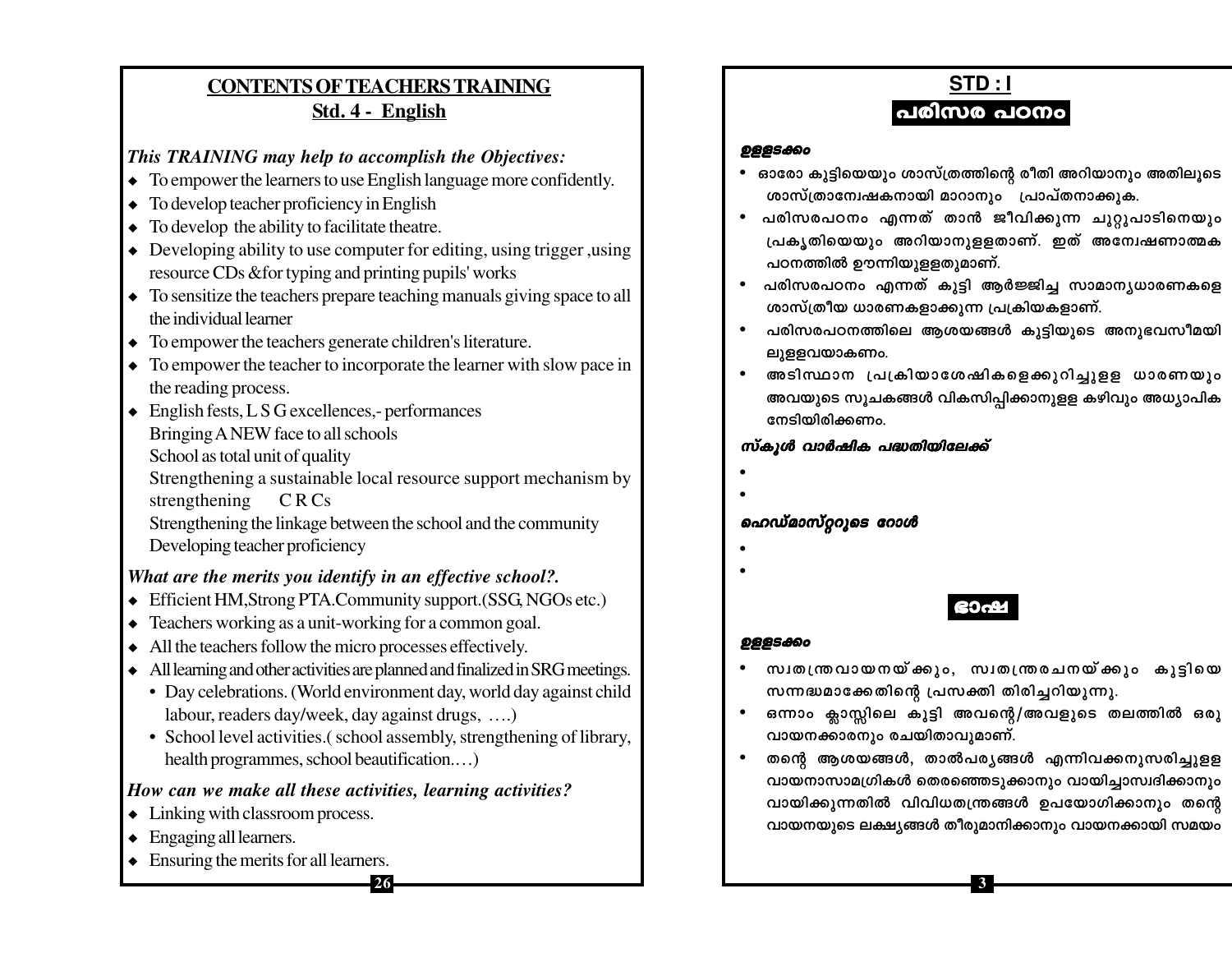കത്തൊനും കഴിയുന്ന ആളാണ് സ്വതന്ത്ര വായനക്കാരൻ.

ഭരനുഭവങ്ങളിൽ നിന്ന് ലഭിച്ച വിവരങ്ങളെ ഉപയോഗപ്പെടുത്തി തന്റെ ചിന്തകൾ, വികാരങ്ങൾ, അഭിപ്രായങ്ങൾ എന്നിവ ആത്മവിശ്വാസത്തോടെ രേഖപ്പെടുത്തി ആശയ വിനിമയം നടത്താൻ കഴിയുന്ന ആളാണ് സ്വതന്ത്ര രചയിതാവ്.

#### സ്കൂൾ വാർഷിക പദ്ധതിയിലേക്ക്

- •
- •

### ഹെഡ്മാസ്റ്ററുടെ റോൾ

- •
- •

### ഗണിത

#### **DBBS&Qo**

ക്ലാസ്സ് മുറിയിൽ ഗണിതാന്തരീക്ഷം ഒരുക്കിക്കൊും ഗണിത പഠനത്തിന്റെ വൃതൃസ്ത സങ്കേതങ്ങൾ ഉപയോഗിച്ചും വൃതൃസ്ത ശേഷിനിലവാരത്തിലുളള കുട്ടികളെ ഗണിത പഠനത്തിന് സജ്ജമാക്കാൻ അധ്യാപികയെ പ്രാപ്തരാക്കുക. ക്ലാസ്സ് മുറിയെ ഗണിത പഠനത്തിന് സഹായകമായ രീതിയിൽ ക്രമീകരിക്കുക.

**4**

### സ്കൂൾ വാർഷിക പദ്ധതിയിലേക്ക്

•

•

### ഹെഡ്മാസ്റ്ററുടെ റോൾ

•

•

Can't we try creative writing workshops?

Let them use ICT facilities to develop the story and present it using LCD. Feedbacks should be positive

It should encourage the child to take up further learning activities.

It should help him to realize his strength and weaknesses…

now let's think about the children's magazines.

How many of us have conducted English Fest ?

How many of us have published children's Magazine?

Were the children's portfolio's printed and published as magazines?

Could we mobilize their products and achievements to the parents and community at large?

Can't we use the ICT facilities to publish those items? The CP/RP will exhibit and familiarize the process of Publication Software.

- Enhances the child's learning.
- Motivates the learner to take up further learning activities.
- Feels recognized.
- Boosts up his creative thinking
- Mobilizes the parents and community
- Instills faith in the present education system

 Let each individual learner have a magazine with his products and photo printed in it. we will have to publish magazines and journals after each unit and to be released in CPTA/PTA in the presence of LSG members, NGOs…

**25**

### **What are the processes in editing?**

- ¿ Thematic
- $\triangleleft$  Sentence level (syntactic) Wrong word order, missing words, excess words.
- ¿ Word level (morphological) Agreement - Number, Gender and Person Affixes - Prefixes and Suffixes Aspects - Progressive and Perfective
- $\leftrightarrow$  Spelling and Punctuation Editing should be sharpened in the classroom. It helps the child to acquire better expressions.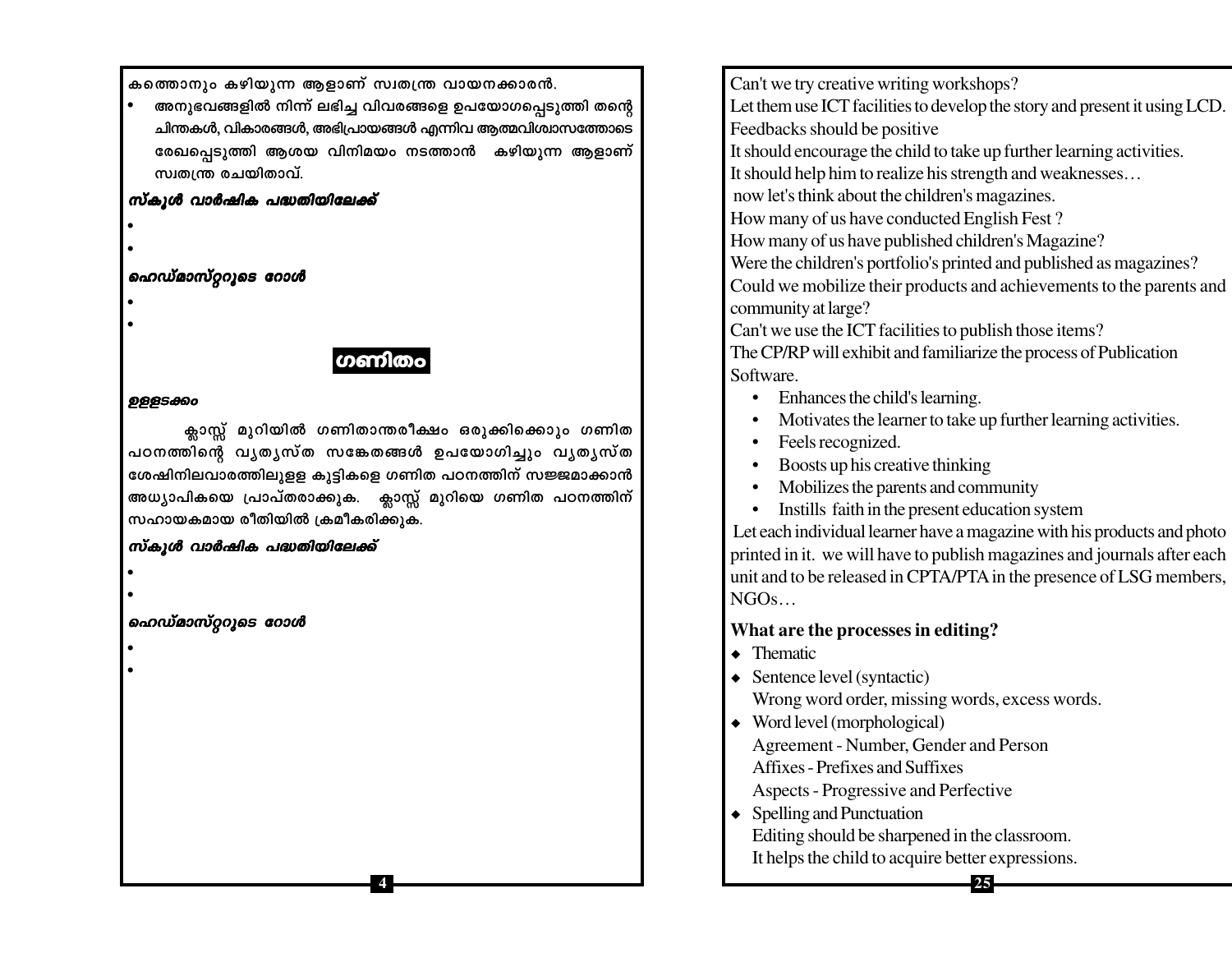products, etc bears the marks of the successful activities planned executed and evaluated.

- $\bullet$  Even the first standard child must be given a space in all the activities designed to acquire English.
- The advantage of electronic equipments can be tapped to benefit even the grade one child.

Attitudinal change is possible. We can change the whole set of things. But the only thing is that we need a strong will and determination.

Let's try to make reading a way of living. Reading of English fictions, articles... will help us improve the proficiency, change our attitude, approach ... as Francis Bacon puts it 'Reading maketh a full man.' Process for supporting slow pace learners

- Teacher moves to the slow pace learner
- She sits beside the learner
- She interacts with the learner showing the picture given in the CB
- $\bullet$  Elicits the same text given in the CB
- Let the child respond either in mother tongue or in English
- $\bullet$  Megaphone his idea in English
- $\bullet$  Write the idea in his note book
- While writing the teacher should say it aloud
- After writing the whole text the teacher reads it aloud (audible only for this particular child)
- Let the child identify the text given in the CB (graphic reading)
- Teacher can go to another child with similar problem and do the same process.

Note: If the number of such children is high, teacher can do it on different days..)

### **Teacher asks some analytical questions**

(Teacher should take care to pose the questions to the learners with slow pace. If they can't comprehend the question, teacher can ask in mother tongue. Teacher should megaphone the responses in English)

Ensure space for each individual learner in each module. Each individual learner must have specific ideas on his reading to share in the group. So that we can ensure group dynamism. By the end of June all the children in the class will read and comprehend the text independently. It will be accomplished only if we strictly follow all the processes.



ആശയങ്ങളെ വ്യതൃസ്ത രീതിയിൽ പ്രകടിപ്പിക്കുന്നതിന്.

### സെഷൻ– 1

സെഷൻ–1

### ഉദ്ദേശ്യം

ലക്ഷ്യം

ഗണിതകിറ്റ് പഠനസന്ദർഭങ്ങളുമായി കൂട്ടിയിണക്കുന്നതിന് ടീച്ചർ വ്യക്തതയും കഴിവും നേടുന്നു.

### സെഷൻ – 2

### ഉദ്ദേശ്യങ്ങൾ

- കേവലക്രിയയിൽ നിന്നും അപഗ്രഥനതലത്തിലേക്ക് വളരാൻ കഴിയുന്ന രീതിയിലുള്ള പഠനപ്രക്രിയ ആസുത്രണം ചെയ്യാൻ അധ്യാപികയെ പ്രാപ്തരാക്കുക.
- പ്രശ്ന പരിഹരണഘട്ടത്തിൽ കുട്ടിയുടെ മനസ്സിൽ നടക്കുന്ന  $2.$ പ്രക്രിയകൾ പരിഗണനതന്ത്രങ്ങൾ എന്നിവയെ സംബന്ധിച്ച് അവബോധം നൽകൽ.

5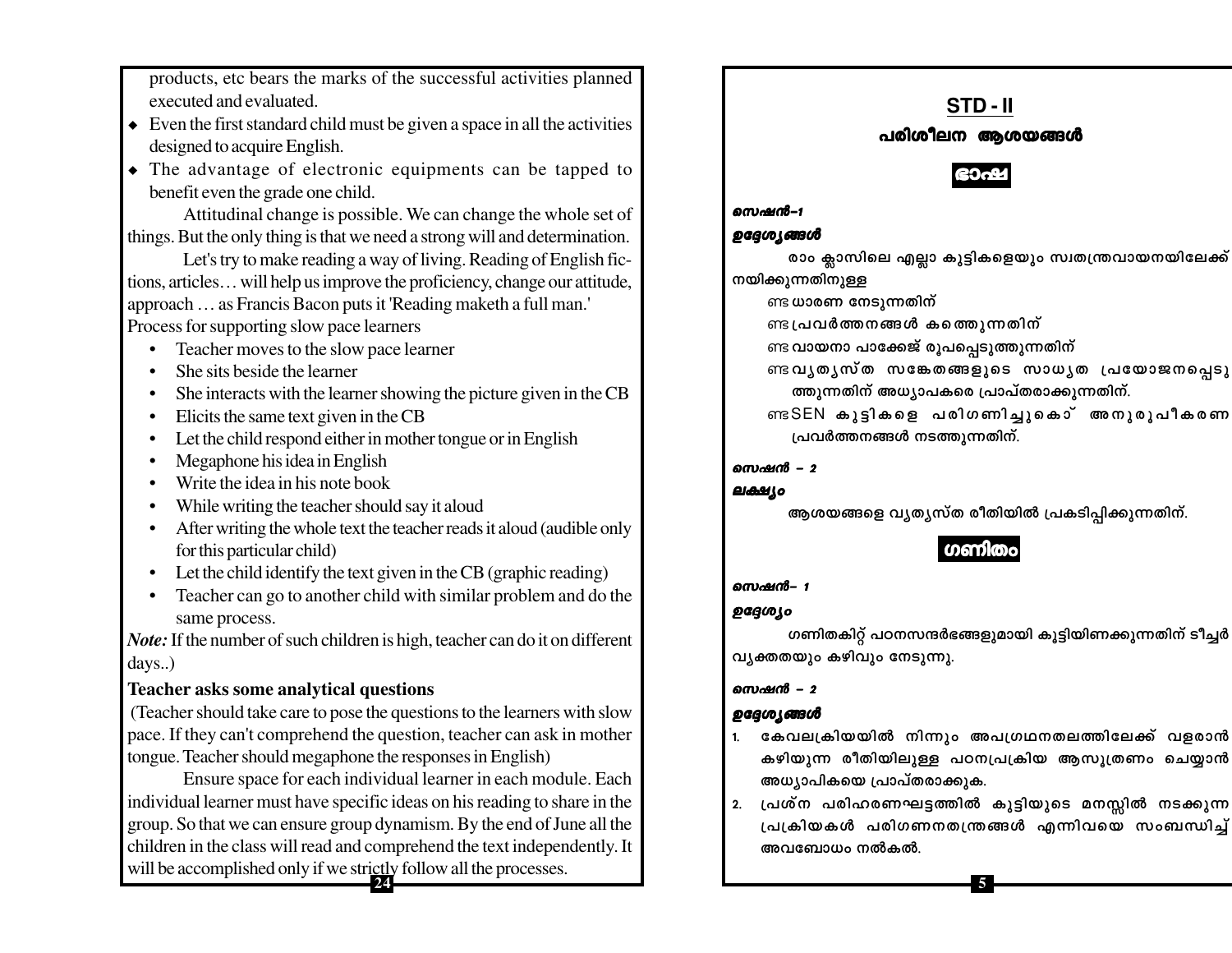#### സെഷൻ– 3

#### ഉദ്ദേശ്യങ്ങൾ

- ഗണിതാശയത്തെ വ്യാഖ്യാനിക്കുന്നതും, അനുയോജ്യമായ  $1.$ പഠനതന്ത്രങ്ങൾ കത്തെുന്നതിനും ബോധന തന്ത്രങ്ങൾ യുക്തിപൂർവ്വം സമഗ്രവുമായി സമീപിക്കാനുള്ള പ്രായോഗികജ്ഞാനം അധ്യാപിക നേടുന്നു.
- ബിഗ്പിക്ചർ ഗണിതകിറ്റ് എന്നീ സങ്കേതങ്ങൾ ഫലപ്രദമായി  $2.$ ഉപയോഗിച്ചുകൊ് ഉദ്ഗ്രഥന സമീപനത്തിൽ ഗണിത മൊഡ്യൂൾ ഫലപ്രദമായി ആസൂത്രണം ചെയ്യുന്നതിന് കഴിവ് നേടുന്നു.

### പരിസരപഠനം

### സെഷൻ– 1

### ഉദ്ദേശ്യങ്ങൾ

1. പരിസര പഠനക്ലാസിലെ ആശയവിനിമയം ചെയ്യൽ എന്ന പ്രക്രിയാശേഷി വികസിപ്പിക്കുന്നതിലെ ധാരണ മെച്ചപ്പെടുത്തുന്നതിന്.

### സെഷൻ– 2

### ഉദ്ദേശ്യങ്ങൾ

- 1. പരിസരപഠനത്തിലെ ആശയങ്ങൾ കത്തെി അവയെ പ്രക്രിയാ ശേഷികൾ ഉൾപ്പെടുത്തികൊ് ആശയരൂപീകരണം സാധ്യമാക്കുന്ന തെങ്ങനെ എന്നു ബോധ്യപ്പെടൽ.
- 2. പരിസര പഠനക്ലാസ്സിൽ പ്രയോജനപ്പെടുത്തുന്ന ക്ലാസ് റൂം തന്ത്രങ്ങളെ ക്കുറിച്ചുള്ള ടീച്ചറുടെ ധാരണ മെച്ചപ്പെടുത്തുക.

### കല റിലേക്ക്

### ഗണിതം

### വിദ്യാലയം

• ബാല

- ദിനാചരണങ്ങൾ
- ഹോണസ്റ്റിഷോപ്പ്
- പഠനോപകരണ ശിൽപശാല
- ഗണിതക്ലബ്ബ്
- ഗണിതകേളികൾ, മത്സരങ്ങൾ •
- ലൈബറി
- മാസികകൾ
- പഠനവീടുകൾ
- 
- ഗണിത ഫെസ്റ്റുകൾ, ക്യാമ്പുകൾ സംഘടിപ്പിക്കൽ

We have to take the school as single unit. What do we mean by taking school as a unit?

- 1. What visible changes must be there in the classroom?
	- (Display of big books, concept maps, portfolios, big picture, etc.
- 2. How do we know that effective learning is taking place in a school? What are the evidences for that?

(School plan, activity calendar, Minutes of SRG, PTA, CPTA, MPTA meetings)

What is there in the-Notebooks of all children (reflecting classroom process)?Portfolios of the learners?Big books (with edited version)?

- TM of teacher with evidence of qualitative assessment?
- $\bullet$  While fixing learning out comes we have to consider the school as a unit
- $\bullet$  The evidences for learning can be seen in the records like (Schoo plan, activity calendar, Minutes of SRG, PTA, CPTA, MPTA meetings)

We have been discussing about considering school as a unit. What advantages do we expect from this?

- $\bullet$  All children learn.
- Activities conducted in schools will be benefited to all children.  $\bullet$
- Effective collaboration between teachers.  $\bullet$
- Good relationship between school and society.
- $\bullet$  Achieving credibility of society on the education system

We conduct a number of activities in our school. What are the possible activities for the first two months?

(World environment day, world day against child labour, readers day, week, day against drugs, vanamaholsavam, world population day, luna day,  $\dots$ )

What are the activities that can be carried out?

Pravesanotsavam School assembly, environmental day, readers day strengthening school library...

I got the following ideas

- $\bullet$  All activities must be viewed as learning activities
- $\bullet$  To happen this all school bodies must be activated
- School calendar, ssg minutes, srg minutes, cpta minutes, class room  $-23-$
- ലോക്കൽ റിസോഴ്സ് ഉപയോഗപ്പെടുത്തൽ
- കളിക്കൂട്ടം/മഴകിലുക്കം
- ഗണിത പ്രസിദ്ധീകരണങ്ങൾ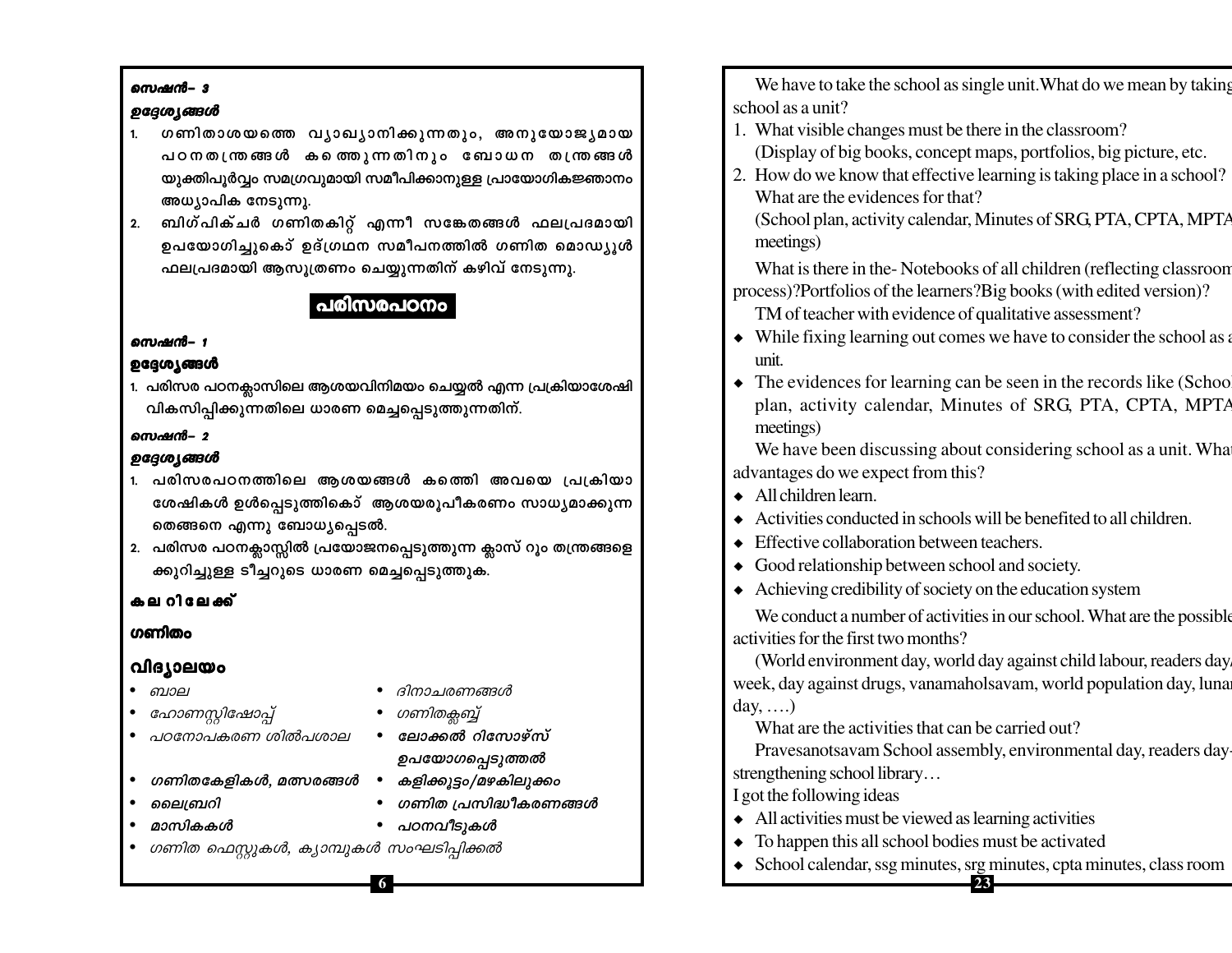- 5. A lot of language can be generated while planning the choreography.
- 6. As a form of discourse choreography shares some of the features of the drama.

### **CONTENTS OF THE TEACHER TRAINING STD III-ENGLISH**

### **Objectives**

- To sensitise the teachers about making the school as a centre of excellence.
- To strengthen the language proficiency of the teachers.
- To sensitise the teachers prepare teaching manuals providing space to all the individual learner
- To empower the teachers frame questions at different level analytical...
- To empower the teachers writing children's literature.
- To empower the teachers in facilitating editing.
- $\triangleright$  To empower the teachers publish newsletter magazines using ICT facilities
- To empower the teachers in facilitating children's theatre in the classroom.
- $\triangleright$  To sensitise the teachers the need of interacting meaningfully and spontaneously in and outside the classroom.
- $\triangle$  All children learn
- All teachers follow the classroom processes in all subjects and in all classes as envisaged in the curriculum
- $\bullet$  All activities taking place in the school are conceived as learning activities involving all children which promote learning
- There will be evidences of learning process in all classes and all available school spaces
- $\bullet$  The school environment will be conducive for enhancing learning
- There will be evidence for collaborative efforts of the teachers and parents
- $\bullet$  The school maintains a constructive relationship with the local community

### **EVS**

- ലഘുപരീക്ഷണങ്ങൾ
- ശാസ്ത്രവിഷയവുമായി ബന്ധപ്പെട്ട ദിനാചരണങ്ങൾ
	- ശാസ്ത്രക്ലബ് പ്രവർത്തനങ്ങൾ
- ശാസ്ത്രകിറ്റ്  $\bullet$

### ഭാഷ

 $\bullet$ 

- $\cdot$  SRG
- വായനാ മുല
- വായനാക്കൂട്ടം രൂപീകരണം
- വായനാവാരം– വായനാസഭ– ഉദ്ഘാടനം
- $\cdot$  CPTA
- 
- 
- പ്രതിമാസ വായനാ ക്വിസ്
- Reading Display Board- കുട്ടിയുടെ പേര്, വായിച്ച പുസ്തങ്ങൾ  $\bullet$ എന്നിവ ഉൾപ്പെടുത്തണം

### ഹെഡ്മാസ്റ്ററൂടെ റോൾ

### STD-III

### മലയാ

### **9885800**

- ഒരു നല്ല വായനക്കാരന് നല്ല രീതിയിൽ ഭാഷ കൈകാര്യം ചെയ്യാൻ  $\star$ കഴിയും. അധ്യാപകരെന്ന നിലയിൽ നാം വായന കുടുതൽ ഗൗരവമായെടുക്കുകയും വിപുലമാക്കുകയും ചെയ്യേതു്.
- വായനാനുഭവം കുട്ടികളെ വായനയിലേക്ക് അടുപ്പിക്കുതിന്  $\star$ പ്രചോദനമാകും.
- വായനാനുഭവങ്ങൾ ക്ലാസ്സ് റൂം പ്രക്രിയയിൽ ഔചിതൃപൂർവ്വം ഉപയോഗപ്പെടുത്തുന്നത് കുട്ടികളിലെ ഭാഷാ നൈപുണികളെ പരിപോഷിപ്പിക്കുന്നതിന് സഹായിക്കും.
- കേവലവായന അർഥപൂർണ്ണമല്ല, ദുർബലമാണ്. വായനക്കാരന്റെ  $\star$ ആത്മാംശം/ചിന്ത/ജീവിത വീക്ഷണം/ അനുഭവങ്ങൾ എന്നിവ

 $\overline{7}$ 

- ഫീൽഡ്ട്രിപ്പുകൾ
- പരീക്ഷണമുല

പ്രവേശനോത്സവം

ക്ലാസ് ലൈബ്രറി രൂപീകരണം

- അമ്മ വായന രൂപീകരണം
- 
- 
- ക്ലാസ് പത്രം
- ബിഗ് പിക്ചർ
- 
- ചുമർ മാസിക
	- ബാല സഭ
- പതിപ്പുകൾ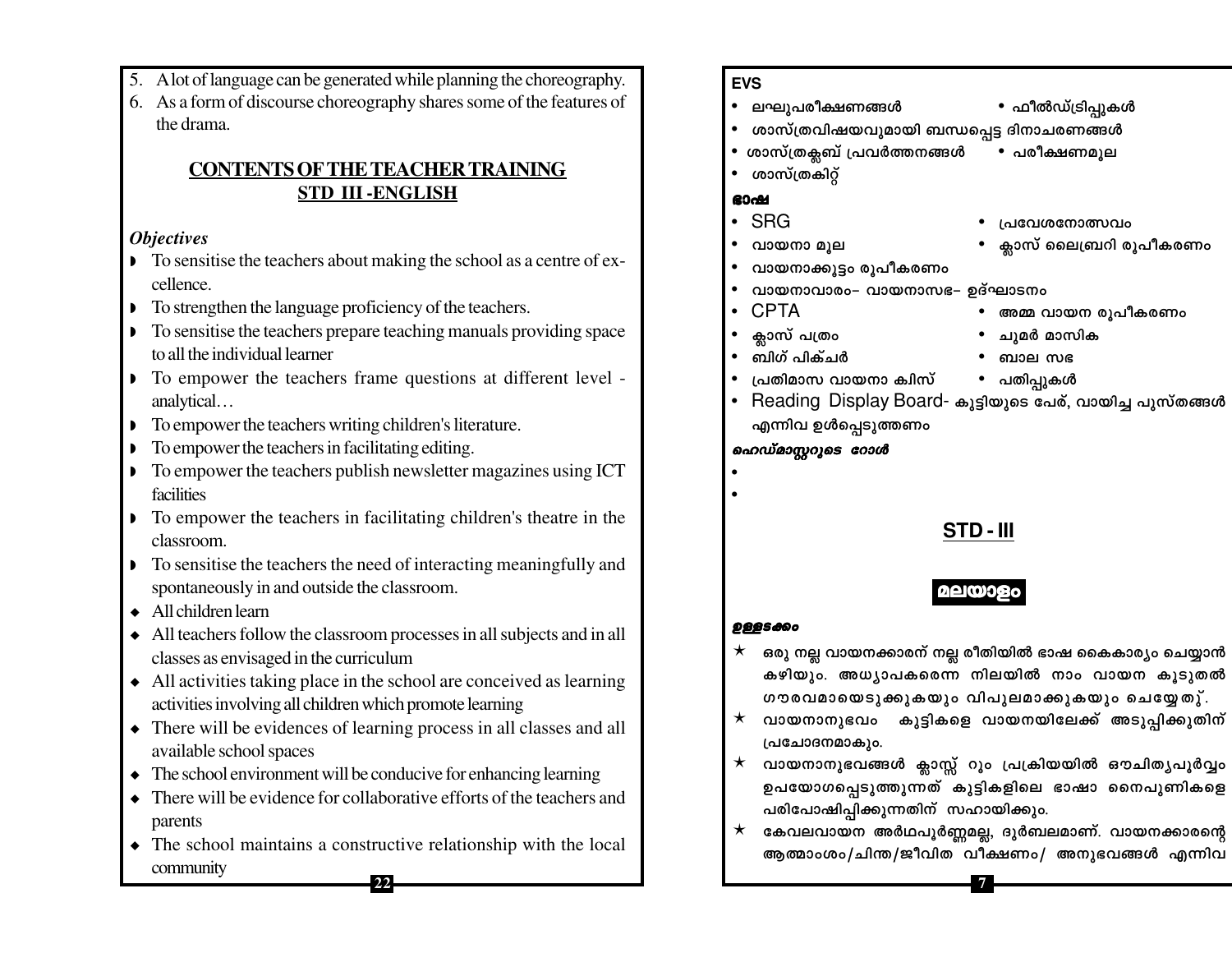ഉൾച്ചേർത്ത് ദൃഢത നൽകിയാലെ വായന അതിന്റെ പൂർണ്ണ അർത്ഥത്തിൽ യാഥാർത്ഥ്യമാവുകയുള്ളു.

- മൂന്നാം ക്ലാസ് പൂർത്തിയാകുന്ന കുട്ടിയെ സ്വതന്ത്ര വായനക്കാരനാ ക്കാൻ അധ്യാപകൻ ശ്രദ്ധിക്കേതു്.
- $\star$  അനുയോജ്യമായ സന്ദർഭങ്ങളിൽ വായനാസാമഗ്രികൾ ഉപയോഗപ്പെടുത്തുന്നത് വായനയിലേക്ക് അടുപ്പിക്കാനും രചനാ പ്രവർത്തനങ്ങളെ മെച്ചപ്പെടുത്താനും സഹായിക്കും.
- $\star$  പഠന പ്രവർത്തനത്തിന്റെ ഭാഗമായും അല്ലാതെയും വായനാ സാമഗ്രികൾ ഉപയോഗിക്കാൻ കഴിയും ഇത് കൂട്ടിയുടെ സ്വതന്ത്രവായനയെ പരിപോഷിപ്പിക്കുന്നു. എഴുത്തിനെ ബലപ്പെടുത്തണം. ഇതിനെ വ്യതൃസ്ത തന്ത്രങ്ങളും ഉപയോഗിക്കാം അധ്യാപിക നല്ല വായനക്കാരിയാവണം.

### സ്കൂൾ വാർഷിക പദ്ധതിയിലേക്ക്

- 
- 

### ഹെഡ്മാസ്റ്ററുടെ റോൾ

- 
- 

### പരിസരപഠനം

- നിരീക്ഷണപ്രവർത്തനം– നിരീക്ഷണക്കുറിപ്പ് തയ്യാറാക്കൽ–  $\star$ ഘടനയിൽ വ്യക്തത കൈവരിക്കൽ.
- $\star$  TB, HB പൊരുത്തപ്പെടുത്തി പരീക്ഷണങ്ങൾ ലിസ്റ്റ് ചെയ്യൽ, ആസൂത്രണം നടത്തൽ, പരീക്ഷണങ്ങൾ നടത്തുകയും പരീക്ഷണ ക്കുറിപ്പു തയ്യാറാക്കുന്നതിൽ വൃക്തത കൈവരിക്കുകയും ചെയ്യൽ.

8

 $\star$  ICT സാധ്യത ഓരോ യൂണിറ്റിലേക്കും– സാധ്യത കത്തെൽ.

### സ്കൂൾ വാർഷിക പദ്ധതിയിലേക്ക്

- 
- 

### ഹെഡ്മാസ്റ്ററുടെ റോൾ

- 
- 
- They develop confidence in adapting the CB to facilitate graphic reading.
	- Who are the characters?
	- What is the setting of the story?
	- Which part of the story do you like best? why?
	- Is bribing universal? Cite your opinion?
	- What would do you do if you were Voldyrev?
	- Beaurocracy and bribery are the result of the social system. Do you agree with this statement? Why?
	- What is your opinion about the craft of the story?

Scaffolding questions help the reader to understand the text in a deeper level.

It helps him to understand the inner meanings of the text. These questions help the reader to think critically on the text and to take a stand on the issue discussed in it.

- How will you begin the organic reading process
	- Narrative and interaction as trigger
	- Individual reading, Putting marks -tick, question, exclamation
	- Sharing in groups, Sharing what they got, what didn't and what they liked and why. Sharing between groups
	- Teacher's reading, Scaffolding questions
	- Reading by the pupil.
- To understand the process of choreography.
	- Selecting the best poem from the group
	- Giving tune to the poem.
	- Presenting the poem

### Points:

- 1. Choreography is a theatrical mode and as such all points related to drama are relevant here.
- 2. Choreography is not just an action song. It doesn't deal directly with the ideas given in the poem. Instead it works out how the theme can be visualized in a variety of ways.
- 3. It is a visual interpretation of the poem.
- 4. The thrust of choreography is not in the perfection of performance, but in the process that leading to the performance.

- 21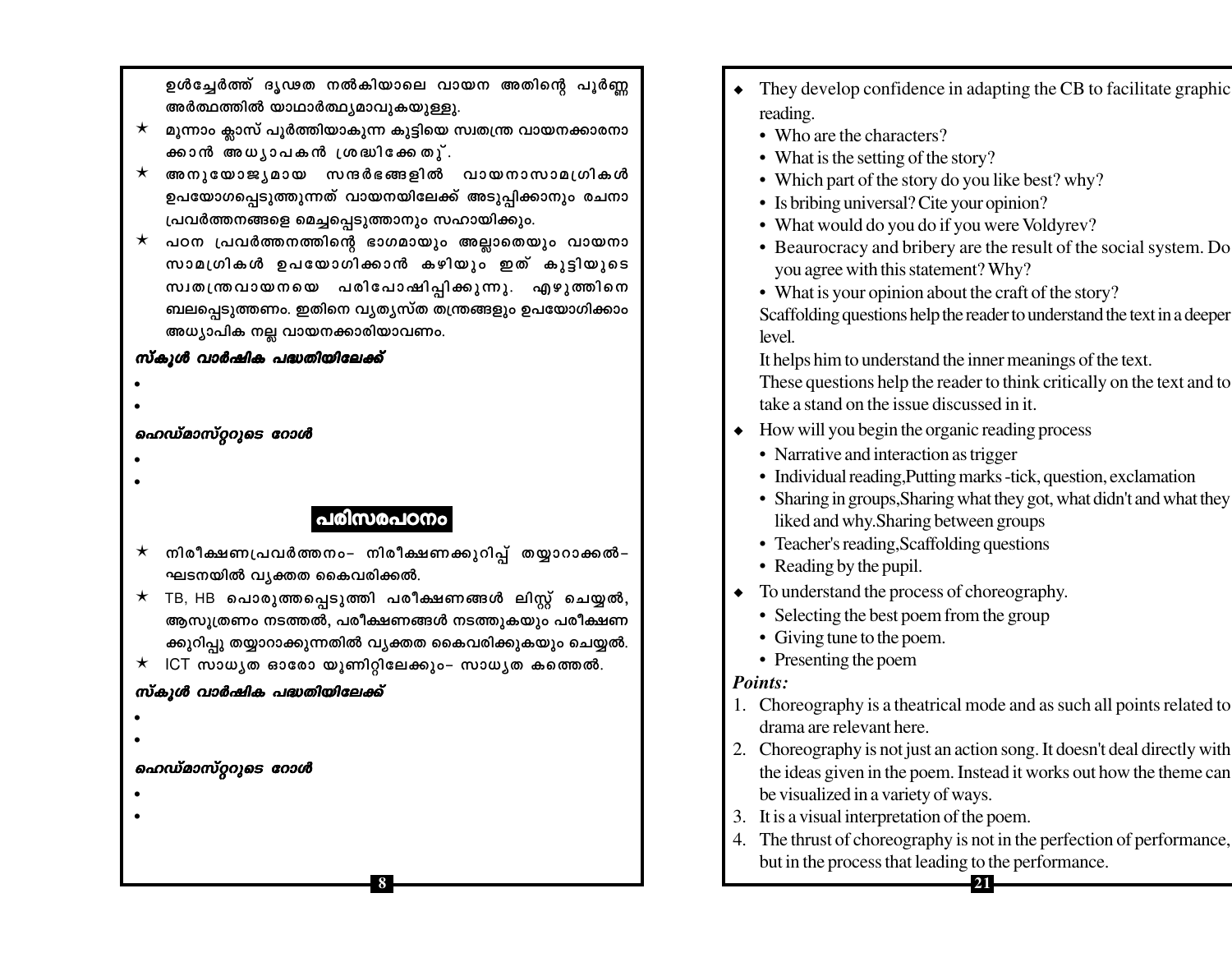- All children learn
- $\bullet$  All teachers follow the classroom processes in all subjects and in all classes as envisaged in the curriculum
- $\bullet$  All activities taking place in the school are conceived as learning activities involving all children which promote learning
- There will be evidences of learning process in all classes and all available school spaces
- $\bullet$  The school environment will be conducive for enhancing learning
- $\bullet$  There will be evidence for collaborative efforts of the teachers and parents
- The school maintains a constructive relationship with the local community
- $\bullet$  How do we know that effective learning is taking place in a school? What are the evidences for that?
- School plan, activity calendar, Minutes of SRG, PTA, CPTA, MPTA meetings.
- What is there in Notebooks of all children (reflecting classroom process)?

Portfolios of the learners, Big books (with edited version), Big picture, Concept maps

- ORC (reading texts elicited as part of graphic reading)
- TM of teacher with evidence of qualitative assessment?

We are discussing school as a unit. What advantages do we expect from this?

- $\triangleleft$  All children learn.
- Effective collaboration between teachers.
- Good relationship between school and society.
- Achieving credibility of society on the education system
- Teachers get more clarity in graphic reading process.
- Teachers become more proficient in English
- Teachers get a clearer idea about the micro processes of graphic reading.

20

### ഗണിതം

#### **ഉള്ളടക്കം**

- പ്രശ്ന വിശകലനം
- പ്രശ്ന നിർധാരണം
- $\star$ നിഗമന രുപീകരണം
- അപഗ്രഥനം, ദത്ത വിശകലനം
- ക്രിയാനിർവചനം, മോഡലിംഗ് മതിച്ചുപറയൽ
- ആശയവിനിമയം, സാമാനൃ വൽക്കരണം, പ്രവചനം

സ്വയം വിലയിരുത്തൽ, പരസ്പര വിലയിരുത്തൽ  $\star$ 

- മേൽപറഞ്ഞ കാര്യങ്ങളിൽ കൂടുതൽ ധാരണ കൈവരിക്കൽ
- $\star$ പ്രശ്ന നിർമാണം മുകളിൽ സൂചിപ്പിച്ച കാര്യങ്ങൾ കുട്ടികളിര ദൃഢമാക്കാൻ സഹായിക്കും.
- ഗണിത പ്രഹേളികകൾ ഗണിതത്തിലുള്ള താൽപര്യം വർദ്ധിപ്പിക്കാറ  $\star$ ഉപയോഗപ്പെടുത്താം.

### സ്കൂൾ വാർഷിക പദ്ധതിയിലേക്ക്

### ഹെഡ്മാസ്റ്ററുടെ റോൾ

## STD: IV

### മലയാളം

- വായനയ്ക്കും ലേഖനത്തിനും കൂടുതൽ പ്രാധാന്യം
- ആഴത്തിലുള്ള വായന
- വായനയുടെ പ്രക്രിയ
- ആസ്വാദനകുറിപ്പ് പ്രക്രിയ
- ടീചർ വേർഷൻ
- ∙ ഒരു വൃവഹാരരൂപം മറ്റൊരു വൃവഹാരരൂപത്തിലേക്ക് മാറ്റുമ്പോഗ ശ്രദ്ധിക്കേ കാര്യങ്ങൾ

### പരിസരപഠനം

### പരീക്ഷണം

- പരീക്ഷണം ക്ലാസിൽ രൂപകൽപ്പന ചെയ്യുന്നതെങ്ങനെ?
- ഒരു പരീക്ഷണവുമായി ബന്ധപ്പെട്ട് തുടർച്ചയായി മറ്റ് പരീക്ഷണ ങ്ങൾ നടത്തണം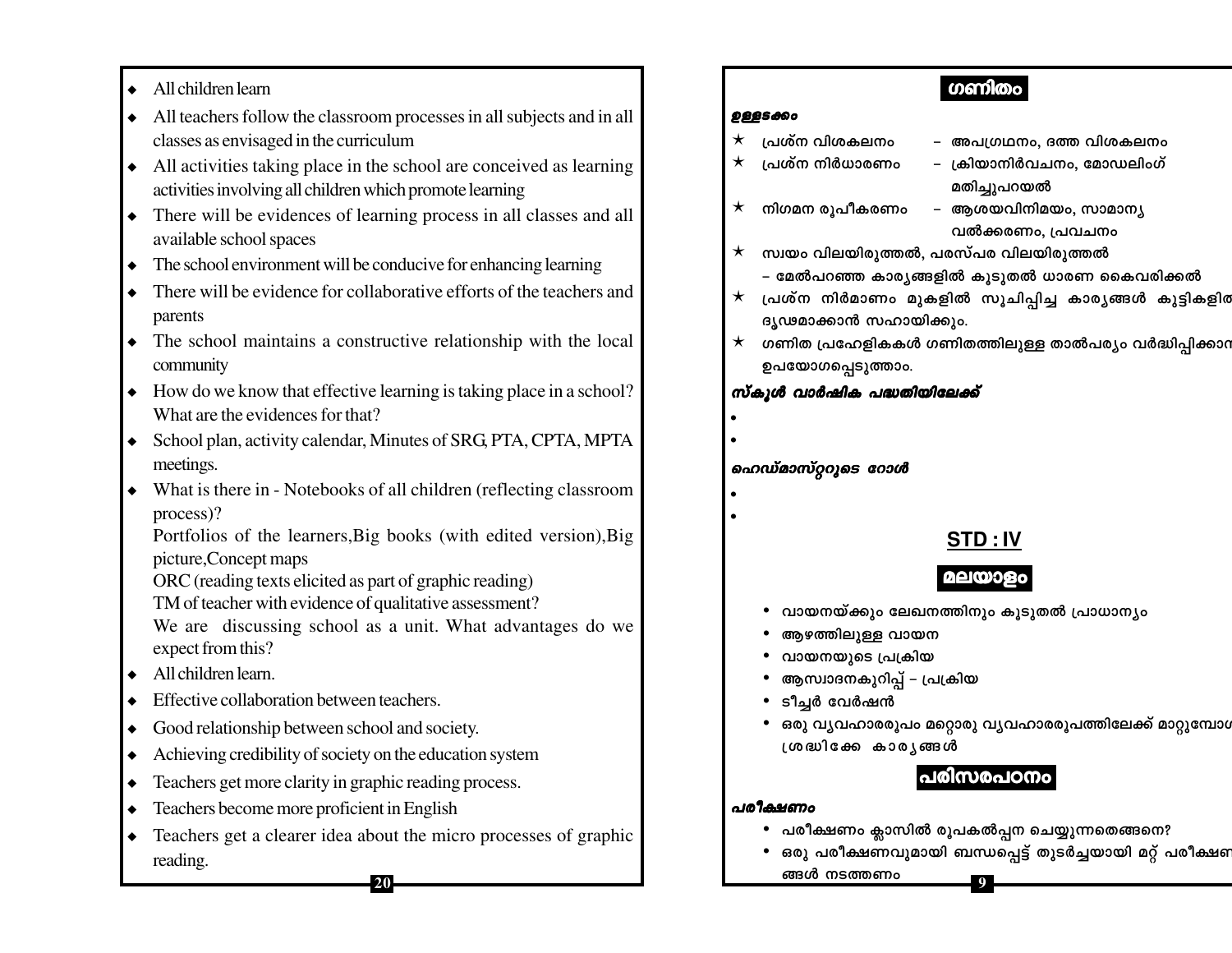#### അഭിമുഖം

- അഭിമുഖത്തിനു മുമ്പ് എന്തെല്ലാം മുന്നൊരുക്കങ്ങൾ നടത്തണം.
- അഭിമുഖം നടത്തുമ്പോൾ എന്തെല്ലാം പരിഗണിക്കണം ശ്രദ്ധിക്കണം.
- അഭിമുഖത്തിനു ശേഷം എന്തെല്ലാം നടക്കണം.

### ഗണിതം

- പ്രശ്ന പരിഹരണം വിവിധ സാധ്യതകൾ
- പ്രശ്ന പരിഹരണത്തിന് / ലഘൂകരിക്കുന്നതിനുള്ള വിവിധ തന്ത്രങ്ങൾ പരിചയപ്പെടുന്നു.
- പ്രശ്ന പരിഹരണത്തിന് വർക്ക്ഷീറ്റുകളുടെ ഉപയോഗം
- യൂണിറ്റ് അടിസ്ഥാനത്തിൽ വർക്ക്ഷീറ്റുകൾ നിർമ്മാണം

### യു.പി.വിഭാഗം

### മലയാ

#### **ഉള്ളടക്കം**

- $\star$  ഭാഷാപഠനം പ്രതീക്ഷിതനിലവാരത്തിൽ എത്തണമെങ്കിൽ സ്കൂളുകളിലൂടെയും ക്ലാസ് മുറികളിലെയും വായനാന്തരീക്ഷവും വായനപ്രവർത്തനങ്ങളും കൂടുതൽ മെച്ചപ്പെടേതു്.
- $\star$  വായന സംസ്ക്കാരമായ പഠിതാവ് എന്ന ലക്ഷ്യത്തിലൂന്നീ ക്ലാസ് ലൈബ്രറികളുടെ പരമാവധി സാധ്യത പ്രയോഗപ്പെടുത്തി രചനയുടെ ആഴത്തിലേക്കുള്ള വായനയിലേക്ക് നയിക്കുക.
- $\star$  ഓരോ യൂണിറ്റുമായും ബന്ധപ്പെട്ട അധികവായന സാമഗ്രികൾ ക്ലാസ്മുറിയിൽ സജ്ജീകരിക്കുക.
- $\star$  കൃതിയുടെ വൃതൃസ്തപാഠങ്ങൾ സ്വാംശീകരിക്കുക വായനയിൽ, പിന്നാക്കം നിൽക്കുന്നവർക്കുവ<mark>േ</mark>ി കാഴ്ച്ചയുടെയും കേൾവി യുടെയും സാധൃതകൾ പ്രയോജനപ്പെടുത്തണം.
- $\star$  (പസിദ്ധ എഴുത്തുകാരുമായുള്ള അഭിമുഖം സംഘടിപ്പിച്ചും, സി.ഡി. തയ്യാറാക്കിയും ക്ലാസിനു പ്രചോദനം നൽകുക.
- $\star$  വിവിധ വൃവഹാരരൂപങ്ങളുടെ വൈവിധൃമേറിയ മാതൃകകൾ പരിചയപ്പെടുകയും ഗ്രൂപ്പുതല, ക്ലാസുതല വിദൃാലയതല എഡിറ്റോറിയൽ ബോർഡ് രൂപീകരിച്ച് പരിമിതികൾ തിരിച്ചറിയുക.
- $\star$  ആത്മനിഷ്ഠ രചനകളിലുടെ പ്രത്യേകതകൾ മനസ്സിലാക്കി ഡയറിയെഴുത്തിന്റെ സാധ്യതകൾ പ്രയോജനപ്പെടുത്തുക.  $|10\rangle$

### **CONTENT OF TEACHER TRAINING - LP**

### **ENGLISH-STD-I**

This year the teacher empowerment programme was designed with the follwing thrust areas.

- Empowering teachers in classroom interaction.  $\blacklozenge$
- Sensitizing teachers about the importance of interaction in language acquisition
- To make teachers confident enough to interact effect  $\blacklozenge$
- Teachers become confident enough to interact effectively  $\bullet$
- Sensitizing the teachers about the importance of interaction in different slots of the class room processes.
- Developing the communication skill of the teachers.  $\blacklozenge$
- Empowering the teachers to keep voice modulation while presenting the narrative.
- Making teachers skillfull in planning, developing and processing Choreography for poems
- Analysing the unit in detail for the preparation of good TM  $\bullet$
- To make teachers enable to plan their own TM effectively  $\bullet$
- To make the teachers aware on the learning outcomes, classroom processes, Assessment tools & strategies thoroughly.

**CONTENTS OF ENGLISH TEACHERS TRAINING 2011-12** 

### **ENGLISH - STD 2**

The thrust areas of the training.

- Sensitising the teachers about the need of considering the school as a unit for development.
- $\bullet$  Making them aware of the various evidences emerging in the school as the sign of effective learning.

What do we mean by taking school as a unit? What features do you expect in an ideal school unit?

19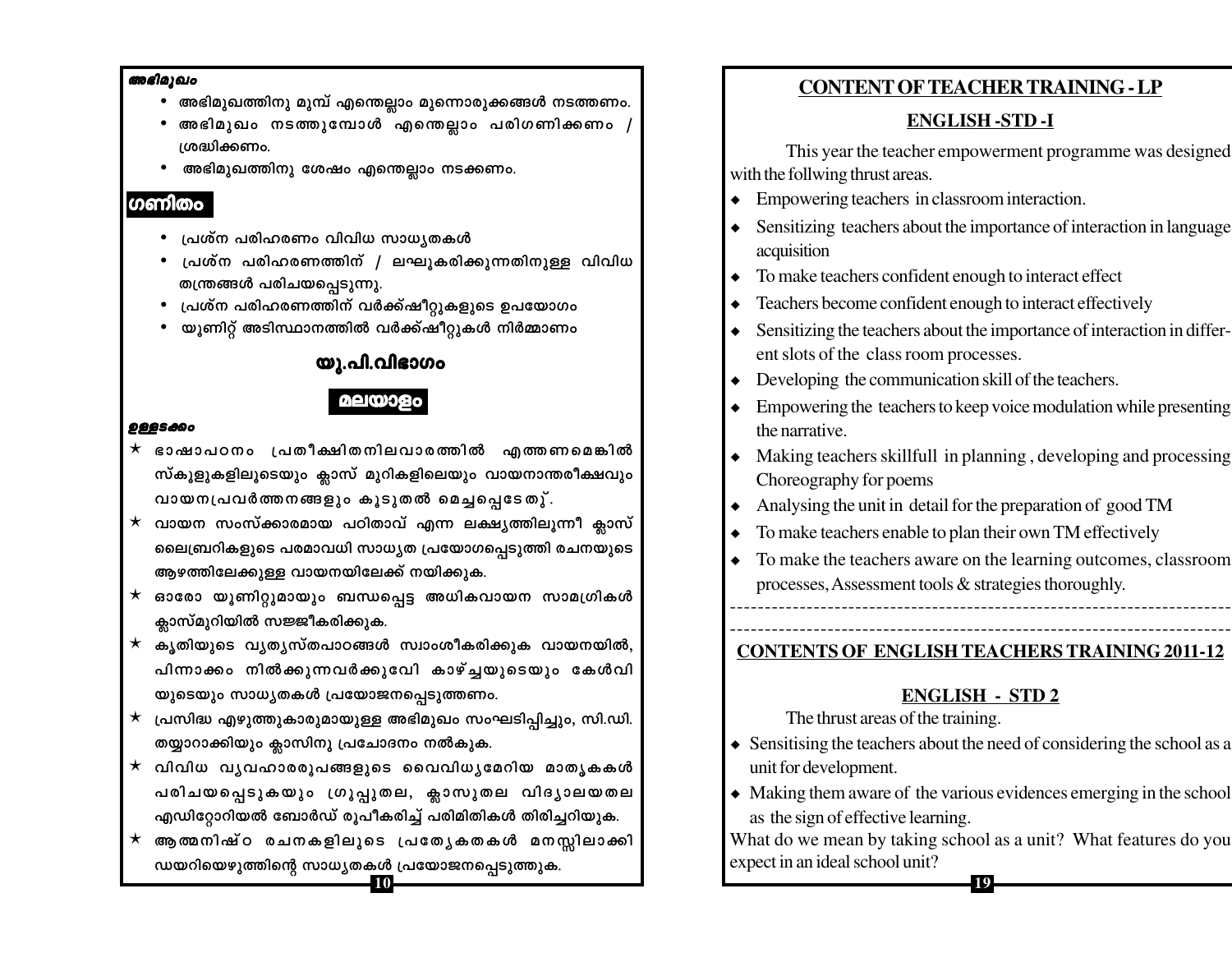### **CONTENT OF ENGLISH TRAINING -UP**

As a result of the focused activities, we have been able to bring about qualitative changes in teaching of English in schools. The New academic year begins with high expectations especially in the context of RTE Act. The learner has constitutional right to get quality education. The teachers, the school as a whole, parents and society are bound to ensure these rights. With this end in view, school should change with a new face as a unit of quality ensuring all children learning, teachers act as a resource team with a constructive relationship with the society. This year the teacher empowerment programe was designed with the following thrust areas:

- $\bullet$  Empowering the learners to use English language more confidently.
- $\bullet$  To empower the learners to use English language and perform before an audience or public.
- $\bullet$  Developing teacher proficiency in English
- To develop the ability to facilitate choreography and theatre.
- To develop understanding of the teachers in processing script for drama and choreography in class room
- $\bullet$  Building up the self confidence of teachers in editing following the micro process.
- $\bullet$  Developing ability to use computer for editing, using trigger, using resource CDs & for typing and printing pupils' works
- $\bullet$  Transform the school with a new face of English atmosphere.
- Making the community convince with the evidences of the English acquisition by learners in terms of communicative skills, creative writing and performances
- Making the CP s own up the concept of school as a total unit of quality and get familiarized with the special package for LEPE.

18

 $\star$  വായനയിൽ താൽപര്യമുള്ളവരാക്കി മാറ്റുന്നതിന് യോജിച്ച വിധം കഥാഖ്യാനം ചെയ്യുന്നതിന് അധ്യാപകർ കൂടുതൽ കഥകൾ, ആഖ്യാനങ്ങൾ കത്തിെ വായിക്കുക.  $\star$  രചനകളുടെ സാമൃവൃത്യാസങ്ങൾ തിരിച്ചറിയുകയും വൃതൃസ്ത വീക്ഷണകോണുകളിലൂടെ നോക്കികാണുകയും ചെയ്യുക.  $\star$  വൃവഹാരരൂപങ്ങളുടെ ദൃശൃവൽക്കരണം സാധൃമാക്കുക നാടകസങ്കേതങ്ങളെ കൂടുതൽ പരിചയപ്പെടുത്തുക.  $\star$  വായനാവാരാചരണം – മുഴുവൻ കുട്ടികളെയും ഉൾപ്പെടുത്തി (ഗ്രൂപ്പുതലം/ക്ലാസുതലം/സ്കൂൾ തലം)  $\star$  അധ്യാപകരുടെ വായനക്കൂട്ടം രക്ഷിതാക്കളുടെ വായനക്കൂട്ടം പത്രമാസികകൾ തുടങ്ങിയ ആനുകാലികങ്ങളുടെ സാധൃതകൾ പ്രയോജനപ്പെടുത്തുന്നവിധം  $\star$  ക്വിസ് പ്രോഗ്രാം..  $\star$  1–7 വരെയുള്ള ക്ലാസുകളിലെ ക്ലാസ് റൂം രചനകളിലെ മികച്ചവ ശേഖരിക്കൽ (ക്ലാസ് തല മാഗസിൻ, സ്കൂൾതല മാഗസിൻ എഡിറ്റോറിയൽ ഗ്രൂപ്പ്) വാർഷിക പദ്ധതിയിലേക്ക് പ്രധാനാധ്യാപകന്റെ പങ്ക് 11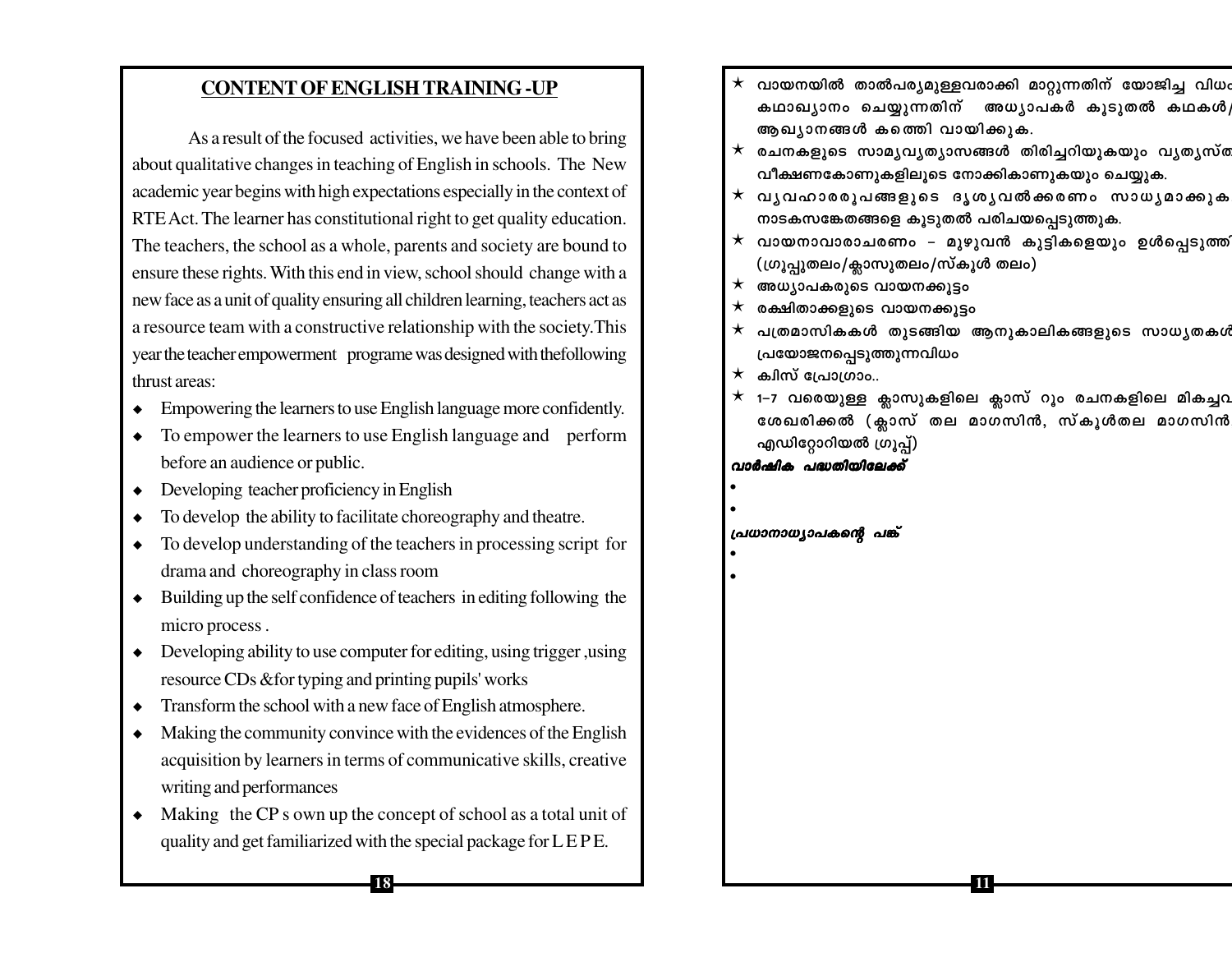#### യൂ.പി.

### ഗണിതശാസ്ത്രം – സംക്ഷിപ്**തം**

ഗണിതാശയങ്ങൾ കുട്ടികളിലെത്തിക്കുവാൻ ടീച്ചർ ക്ലാസിൽ വിവിധ തന്ത്രങ്ങൾ ഒരുക്കേതു്. ഇതിലേക്ക് നയിക്കുവാൻ നൂതനങ്ങളും വൈവിധ്യങ്ങളുമായ ചില പഠനതന്ത്രങ്ങൾ കഴിഞ്ഞ അവധിക്കാല പരിശീലനത്തിൽ (2010 മെയ്) ചർച്ച ചെയ്യുകയും നടപ്പാക്കി വരികയും ചെയ്തു വരുന്നു. അതിന്റെ തുടർച്ചയായിട്ടാണ് ഈ വർഷത്തെ അവധിക്കാല പരിശീലനകാലത്തെ രൂപകൽപന ചെയ്തിട്ടുളളത്.

#### പ്രധാന സെഷനുകളും അവയുടെ ഉളളടക്കവും

#### **1. പഠന തന്ത്രങ്ങളിലെ വൈവിധ്യം**

ഒരു പഠനപ്രശ്നം അവതരിപ്പിക്കുന്നു.

ഈ ഗണിത പ്രശ്നത്തിന്റെ ആശയം കുട്ടി നേടാൻ എന്തെല്ലാം പഠനതന്ത്രങ്ങളാണ് നിങ്ങൾ സ്വീകരിക്കുക?

ചർച്ച – ക്രോഡീകരണം

#### പ്രയോജനപ്പെടുത്താവുന്ന സാധ്യതകൾ

പാറ്റേണുകൾ (ജ്യാമിതീയ ചിത്രങ്ങളിലൂടെ ആവിഷ്കരിക്കൽ)

- മനോ ചിത്രം
- മനക്കണക്ക്
- സെമിനാർ
- வெலைக்
- ഗണിത നിഘു
- BALA (Building As Learning Aids) യുടെ സാധൃതകൾ.
- 
- 
- 
- 
- ഡാറ്റാ കാർഡ്
- 
- 
- 
- ∙ വർക്ക് ഷീറ്റ്
- ഐ.ടി സാധ്യതകൾ
- നാട്ടറിവുകൾ
- തീയേറ്റർ സാധ്യത

ഏതൊരു ഗണിതാശയത്തിന്റെ പഠനസന്ദർഭങ്ങളിലും അനുയോജൃമായ പഠനതന്ത്രങ്ങളാണ് ഉപയോഗിക്കേത്. പഠന തന്ത്രങ്ങൾ പ്രയോഗിക്കുമ്പോൾ ഗണിത പ്രശ്നവുമായി ബന്ധപ്പെട്ട പ്രശ്നവിശകലനം, പ്രശ്നരൂപീകരണം, പ്രശ്നവിപുലീകരണം തുടങ്ങിയ

പാഠഭാഗങ്ങളുമായി ബന്ധപ്പെട്ട പത്ര വാർത്തകൾ തെരഞ്ഞെടു ക്കുന്ന പ്രവർത്തനങ്ങളായി മാറ്റുന്നു.

#### ലക്ഷ്യം 3

ഐ.സി.ടി. ഉപയോഗിക്കുന്നതിന്, ഭൂമി ശാസ്ത്രപരമായ ധാരണകൾ വികസിപ്പിക്കുന്നതിന്, അനുരൂപീകരണ സാധ്യത കത്തെുന്നതിന് പഠനോപകരണ സാധ്യത തിരിച്ചറിയുന്നതിന്

#### പ്രക്രിയ

അയനവുമായി ബന്ധപ്പെട്ട സി.ഡി. പ്രദർശനം, ഉപാശയങ്ങളുടെ ചർച്ച

#### ലക്ഷ്യം 4

സാമൂഹ്യ ശാസ്ത്ര പഠനത്തിന് അനുഗുണമായ അന്തരീക്ഷം ക്ലാസ് മുറിയിൽ സൃഷ്ടിക്കുന്നതിന്, ഈ വിഷയത്തിൽ കൂടുതൽ താൽപര്യം ജനിപ്പിക്കുന്നതിന്

#### പ്രക്രിയ

പ്രശ്നാവതരണം, ചർച്ച

#### ലക്ഷ്യം 5

അധ്യാപകരുടെ ഉള്ളടക്ക ധാരണ വികസിപ്പിക്കൽ

#### പ്രിക്രിയ

സി.ഡി. പ്രദർശനം (പഞ്ചായത്ത് രാജ്), വായനാക്കുറിപ്പ് തയ്യാറാക്കൽ സി.ഡി. പ്രദർശനം (പരമ്പരാഗത തൊഴിൽ)

### ലക്ഷ്യം 6

പഠനതന്ത്രങ്ങൾ അനുയോജ്യമായ ഘട്ടത്തിൽ പ്രയോഗിക്കൽ പ്രക്രിയ സെമിനാർ

17

### സ്കൂൾ വാർഷിക പദ്ധതിയിലേക്ക്

- -

### ഹെഡ്മാസ്റ്ററൂടെ റോൾ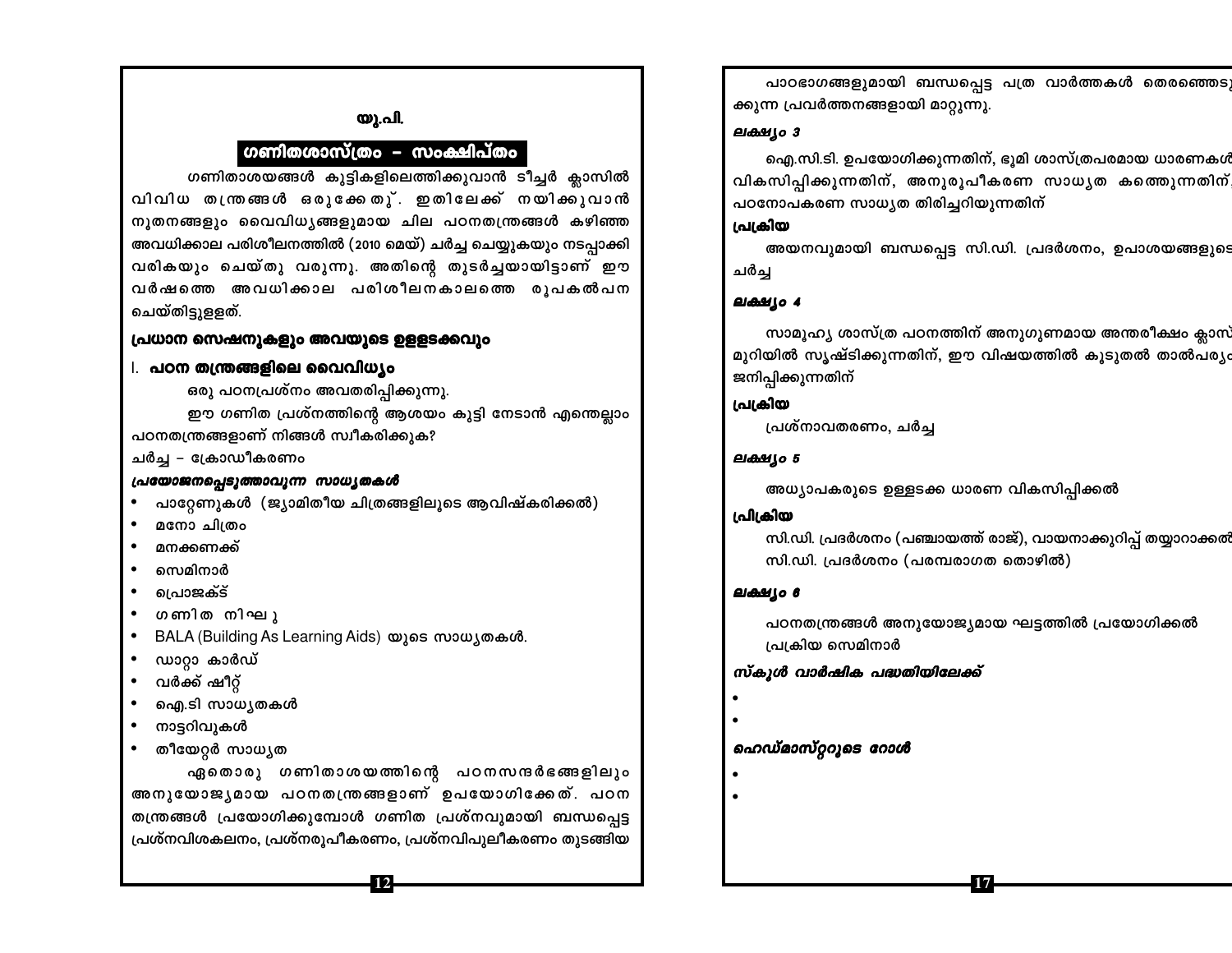ലാബ് ശാക്തീകരിക്കൽ. ഇതിനു വേ ലാബ് ഉപകരണങ്ങളും രാസവസ്തുക്കളും സ്കൂളിന് വിതരണം ചെയ്യൽ. ലാബുകളും ഉപകരണങ്ങളും മറ്റും ക്രമീകരിച്ചുവെക്കൽ. വിഭവസമാഹരണം നടത്തൽ. ക്ലാസ്സുകളിൽ ശാസ്ത്രപരീക്ഷണം നടക്കുന്നു എന്ന് ഉറപ്പു വരുത്തൽ. ക്ലാസ്സ് ലാബ് സജ്ജീകരിക്കൽ.

- 6. അന്താരാഷ്ട്ര രസതന്ത്രവർഷത്തിന്റെ ഏറ്റെടുത്ത് നടത്താവുന്ന പ്രവർത്തനങ്ങൾ ബോധ്യപ്പെടൽ.
- 7. അധ്യാപകന്റെ നൈപുണികൾ വളർത്തുന്നതിന് സ്വയം വിലയിരുത്തൽ.
- 8. ആദ്യ മൂന്ന് യൂണിറ്റുകളുടെ സമഗ്രാസൂത്രണം.

#### സ്കൂൾ വാർഷിക പദ്ധതിയിലേക്ക്

- 
- 

### ഹെഡ്മാസ്റ്ററുടെ റോൾ

### യു.പി.

### സാമൂഹ്യ ശാസ്ത്രം

#### ലക്ഷ്യം 1

പാഠൃപദ്ധതി കൈകാര്യം ചെയ്യുന്ന സാമൂഹ്യ പ്രശ്നങ്ങളിൽ ശാസ്ത്രീയമായി വിശകലനത്തിലൂടെ നിലപാടുകൾ സ്വീകരിക്കുന്നതിന് അധ്യാപകരെ പ്രാപ്തരാക്കുക.

### പ്രക്രിയ

ബാലവേല (ആലുവ സംഭവം), സി.ഡി. പ്രദർശനം

### ചർച്ച

ബാലവേലക്കെതിരെ നിലപാട്, ക്ലാസ് മുറിയിൽ ഇത്തരത്തിലുള്ള സാധ്യത വർക്ക് ഷീറ്റുകളിൽമേൽ ചർച്ച നിലപാട് സ്വീകരിക്കുക.

#### ലക്ഷ്യം 2

ആനുകാലിക സംഭവങ്ങളെ ഉയർന്ന ചിന്താ പ്രക്രിയയുമായി ബന്ധപ്പെട്ട പഠനപ്രവർത്തനങ്ങൾ ആക്കി മാറ്റുക.

**16** 

### പ്രക്രിയ

പ്രക്രിയാഘട്ടങ്ങളിലൂടെ കുട്ടി കടന്നു പോകുന്നുന്നെ് ഉറപ്പാക്കുകയും വേണം.

### $\parallel$  ഡാറ്റാ കാർഡ് എന്ത്? എന്തിന്?

ഒരു പഠനപ്രശ്നം പരിഹരിക്കുന്നതിന് ആവശ്യമായ ഡാറ്റകൾ .<br>(ദത്തങ്ങൾ) അടങ്ങിയ കാർഡുകളാണ് ഡാറ്റ കാർഡുകൾ പ്രശ്നപരിഹരണ ഘട്ടത്തിൽ കുട്ടികൾക്ക് കാർഡുകൾ നൽകുന്നു കുട്ടികൾ അവയിൽ നൽകിയിരിക്കുന്ന വിവരങ്ങൾ അപഗ്രഥിച് ആവശ്യമായവ ഉപയോഗപ്പെടുത്തി പ്രശ്നം പരിഹരിക്കുന്നു.

ഓരോ യൂണിറ്റുമായി ബന്ധപ്പെട്ട വൈവിധ്യങ്ങളുളള ഡാറ്റ: കാർഡുകളുടെ ശേഖരം അധ്യാപകനുായിരിക്കണം.

ഉദാ:– ഒരു പഠനപ്രശ്നം താഴെ തന്നിരിക്കുന്നു.

സിറ്റി യു.പി സ്കൂളിൽ പുതുക്കിപ്പണിതഗ്രൗിന് 50 മീറ്റർ വീതിയും 46 മീറ്റർ നീളവുമു്. ഈ ഗ്രൗിൽ വോളീബോൾ, ബാസ്കറ്റ് ബോൾ, ഹാൻഡ് ബോൾ, ഷട്ടിൽ, കബഡി എന്നിവയ്ക്കുളള കോർട്ടുകൾ (എല്ലാം ഒരേ സമയം കളിക്കാവുന്ന രീതിയിൽ ) ക്രമീകരിക്കണം. ഇമ കോർട്ടുകൾ പരമാവധി സൗകര്യത്തോടെ നിർമ്മിക്കുന്നതിനായി ഒരു രൂപരേഖ തയ്യാറാക്കുക.

ഈ പഠനപ്രശ്നം പരിഹരിക്കുന്നതിന് വോളീബോൾ, ബാസ്ക്കറ്റ് ബോൾ, ഹാൻഡ്ബോൾ, ഷട്ടിൽ, കബഡി എന്നിങ്ങനെയുളള കളികളുടെ കോർട്ടുകളുടെ (നീളവും വീതിയും അടയാളപ്പെടുത്തിയത്) ചിത്രങ്ങളടങ്ങിയ ഡാറ്റാ കാർഡുകളാണ് നൽകുക.

കുട്ടി അനുയോജ്യമായ തോതെടുത്ത്/ വരച്ച്/ പേപ്പറുകളിൽ വെട്ടിയെടുത്ത് പ്രശ്നപരിഹരണത്തിന് ശ്രമിക്കുന്നു.

#### ||| പഠനോപകരണ നിർമ്മാണം

പഠനപ്രവർത്തനത്തിന്റെ ഭാഗം തന്നെയാണ് പഠനോപകരണ നിർമ്മാണവും. പഠനോപകരണനിർമ്മാണത്തിലൂടെ ഗണിതാശയ രൂപീകരണവും അതിന്റെ പ്രയോഗവുമാണ് നടക്കുന്നത്.

ആവശ്യമായ സാമഗ്രികൾ ഒരുക്കി അധ്യാപകന്റെ സഹായ ത്തോടെ കുട്ടികൾ സ്വയം പഠനോപകരണങ്ങൾ നിർമ്മിക്കുകയാണ് ഇവിടെ ചെയ്യുന്നത്.

### $\mathsf{I}\mathsf{V}\;$  ഗണിതപഠനത്തിലെ ഐ.സി.ടി.സാദ്ധ്യതകൾ

'ഉബുു'വിൽ നൽകിയിട്ടുളള പഠനസഹായകമായ കാര്യങ്ങൾ പരിചയപ്പെടുത്തുന്നു.

: 13

Geogebra എങ്ങനെ കൈകാര്യം ചെയ്യാം എന്നതിന്റെ പ്രായോഗിക